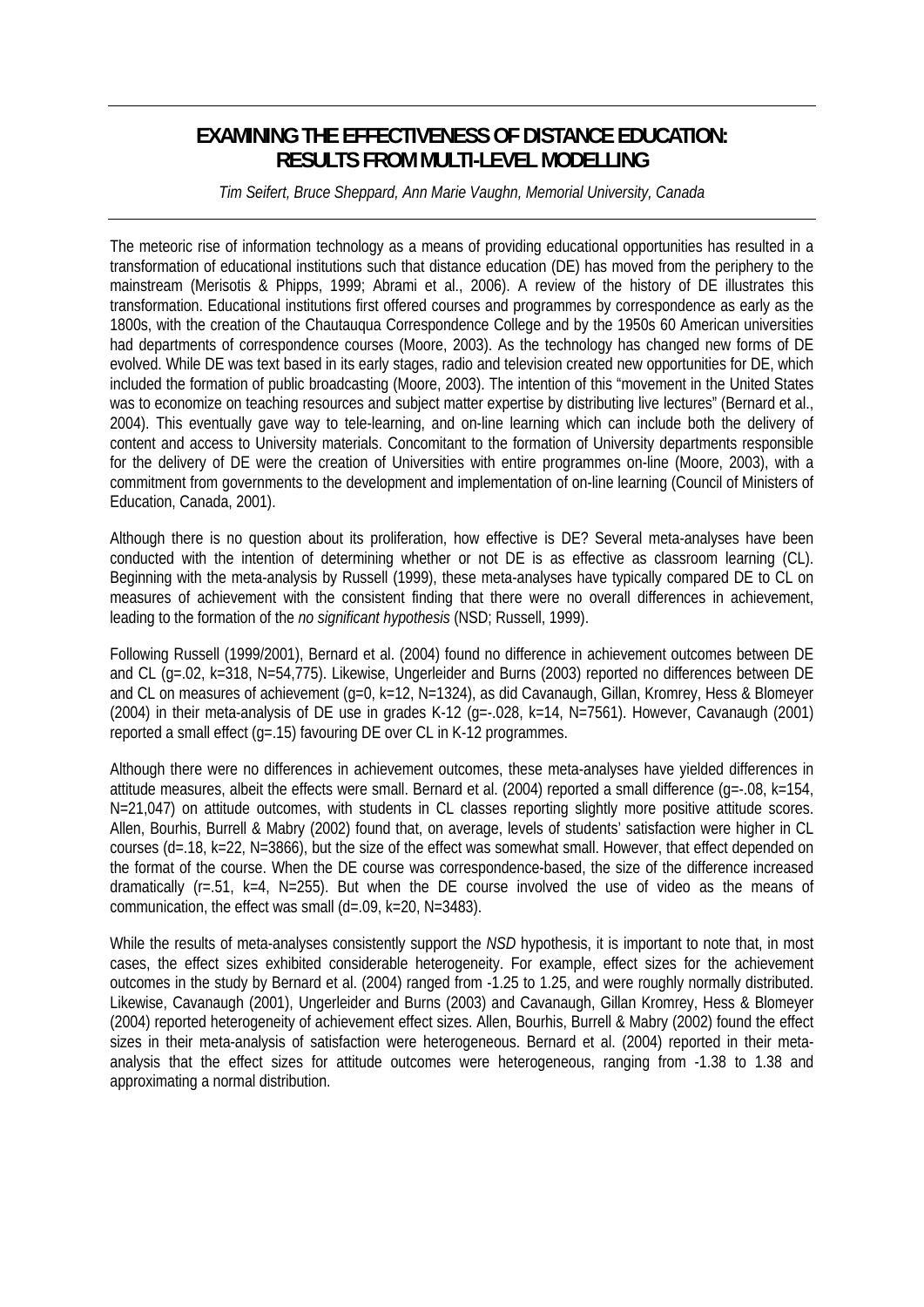The fact that the effect sizes were heterogeneous and roughly normally distributed about zero calls into question the *NSD* hypothesis. These findings mean that the differences between DE and CL were greater in some studies than others, with students in DE performing better than those in CL approximately half of the time. The finding of *NSD* is not a consequence of performance in DE being comparable to that in CL, but rather students in DE outperforming those in CL in half of the studies and students in CL outperforming those in DE in the other half, resulting in a net gain of zero.

Our purpose in this study was to supplement the findings of the meta-analyses by continuing to explore the NSD hypothesis by examining the effectiveness of DE in a university setting. In doing so, we compared DE to CL in many courses, with many different instructors, and several years of implementation. In effect, our design mimicked eight meta-analyses of approximately 250 two-group, post-test only quasi-experiments. Given the diverse nature of instructors, courses, pedagogies, and students, a finding of no difference with minimal variation would be an important indication of the robustness of the NSD hypothesis.

## **Method**

Data for this study came from student records provided by the registrar's office for the years 1999 to 2006. Variables included in the dataset were student identification numbers, courses taken, including those dropped, a distance education indicator for each course section, course instructor, and course grade. A number of restrictions were placed on the selection criteria for analyses: only undergraduate courses were examined, thereby by restricting the age range; a student could appear once per year (if they appeared more than once, a random selection for inclusion was made), and the minimum class size was set at 10. We selected only those courses that had been taught in both DE and CL formats in a single semester by the same instructor. The final result was a data set comprised of 39,689 course registrations, 61 different instructors teaching 47 different courses. The data were hierarchical in nature: students were nested within instructors. The sample sizes for instructors and students are presented in Table 1.

|      | Analysis of average grade |           | Analysis of probability of not |           |  |  |
|------|---------------------------|-----------|--------------------------------|-----------|--|--|
|      |                           |           | finishing the course           |           |  |  |
| Year | Number of                 | Number of | Number of                      | Number of |  |  |
|      | <b>instructors</b>        | students  | <i>instructors</i>             | students  |  |  |
| 1999 | 29                        | 4923      | 31                             | 7704      |  |  |
| 2000 | 38                        | 5585      | 39                             | 7322      |  |  |
| 2001 | 45                        | 6218      | 45                             | 6851      |  |  |
| 2002 | 31                        | 5504      | 33                             | 6088      |  |  |
| 2003 | 33                        | 5265      | 33                             | 5658      |  |  |
| 2004 | 31                        | 4983      | 31                             | 5231      |  |  |
| 2005 | 31                        | 3831      | 31                             | 4055      |  |  |
| 2006 | 30                        | 3380      | 30                             | 3590      |  |  |

Table 1 Number of instructors and students in each year

While many factors contribute to effectiveness and its definition, effectiveness was operationalized in two ways in this study: students' course grade was used as a measure of learning and finishing the course was used a proxy for satisfaction. A student was said to have finished the course if she received a grade greater than 20. Students were considered to have not finished the course if they dropped the course or received a grade less than 20. We rationalized using grades less than 20 as not finishing the course because such a grade indicates that a student receiving such a grade probably did not do the work, did not submit assignments or study for examinations.

A number of issues concerning validity can be raised when trying to compare distance education (DE) to oncampus (CL) formats. One obvious concern is whether or not a DE course is the same as its on-campus counterpart. Given the nature of DE, it seems reasonable to say that it is not the same course because of difference is interactions, opportunities for feedback, and access to resources, for example. While we acknowledge the differences, the question before us is not a necessarily a casual question to be answered in an experimental or quasi-experimental design. That is, any differences that might exist in students' grades that might exist between DE and CL classes my not necessarily be attributed to delivery format alone. For example, there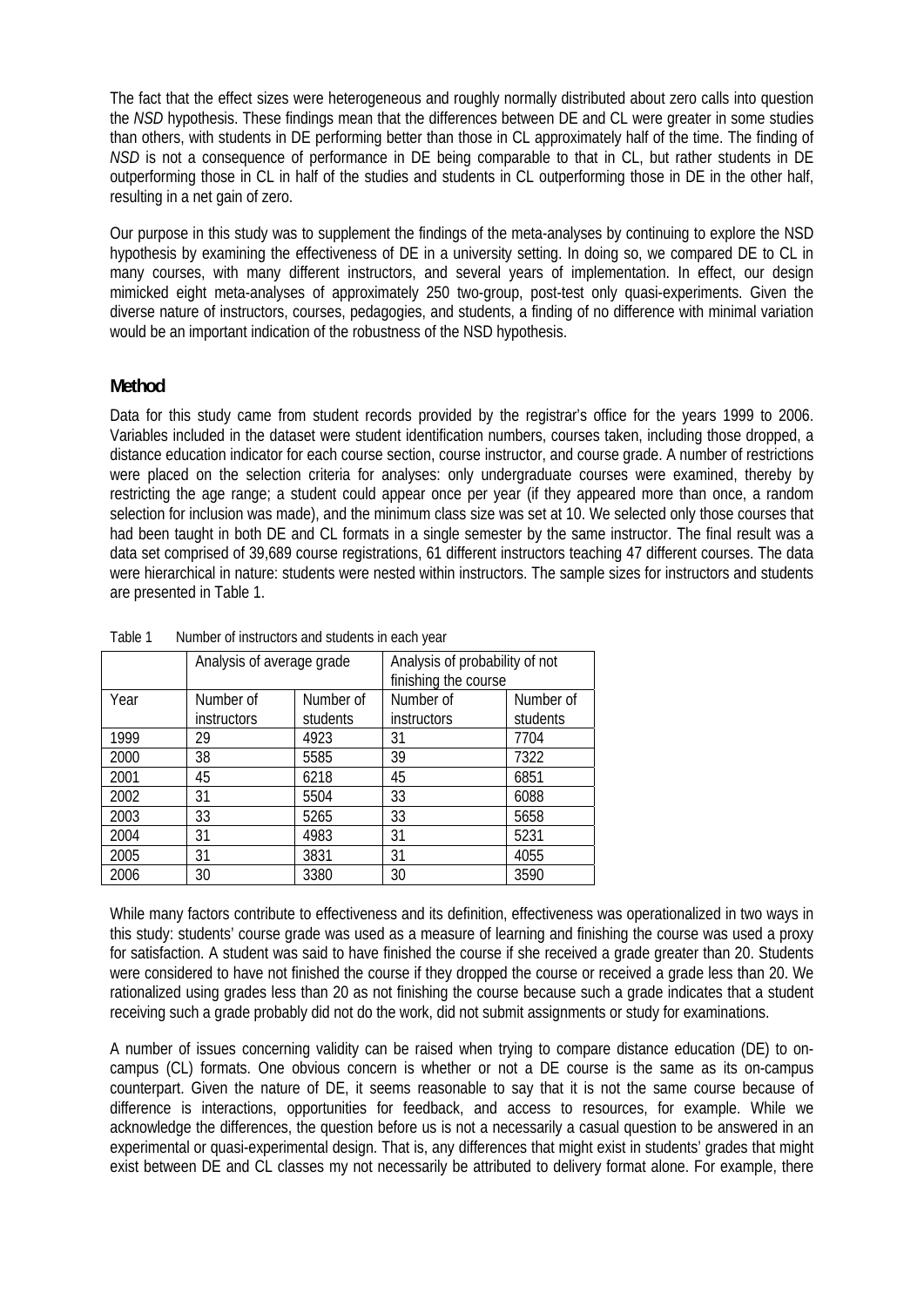may be important differences in characteristics of students choosing DE rather than CL, such as age, gender, employment status, and reason for taking course, which may result in variations in students' motivation and performance. This leads to the conclusion that DE is a type of learning experience, and it is that learning experience that is being examined.

### **Results**

Data for each year (1999-2006) were analyzed separately as a set of multi-level models using MPlus version 5.0 (Muthén & Muthén, 2006), and the results are presented in Table 2. Because the predictor variable in the model was a dummy coded variable (CL=0 and DE=1), the intercept value is the mean grade for CL, and the slope represents the difference in average grades between DE and CL formats. A positive slope would indicate that DE grades were higher than CL grades; a negative slope would mean that DE grades were lower than CL grades.

The average slope is an overall test of the *NSD* hypothesis, and there were no statistically detectable effects in seven of the eight years examined. In the year in which there was a statistically non-zero effect, the actual difference, although moderately small (ES=-.22), favoured CL courses. This finding is consistent with previous meta-analyses, and, on the face of it, seems to support the *NSD*. Although the overall effects showed no difference between DE and CL, the non-zero variances of the slopes indicate that there are considerable differences between instructors. That is, the average grade may not necessarily differ between DE and CL classes, but the results may depend on the instructor or course, and the values of the intraclass correlations indicate that differences instructors account for a significant portion of variance in grade.

A graphical representation of these differences for the year 2001, the year with the greatest number of instructors and students, may be found in Figure 1. The average grades in DE and CL courses were not different for some instructors. However, for some instructors, DE grades were higher than CL courses; for others DE grades were lower than CL courses.



Figure 1 Average grade by delivery format and instructor: 2001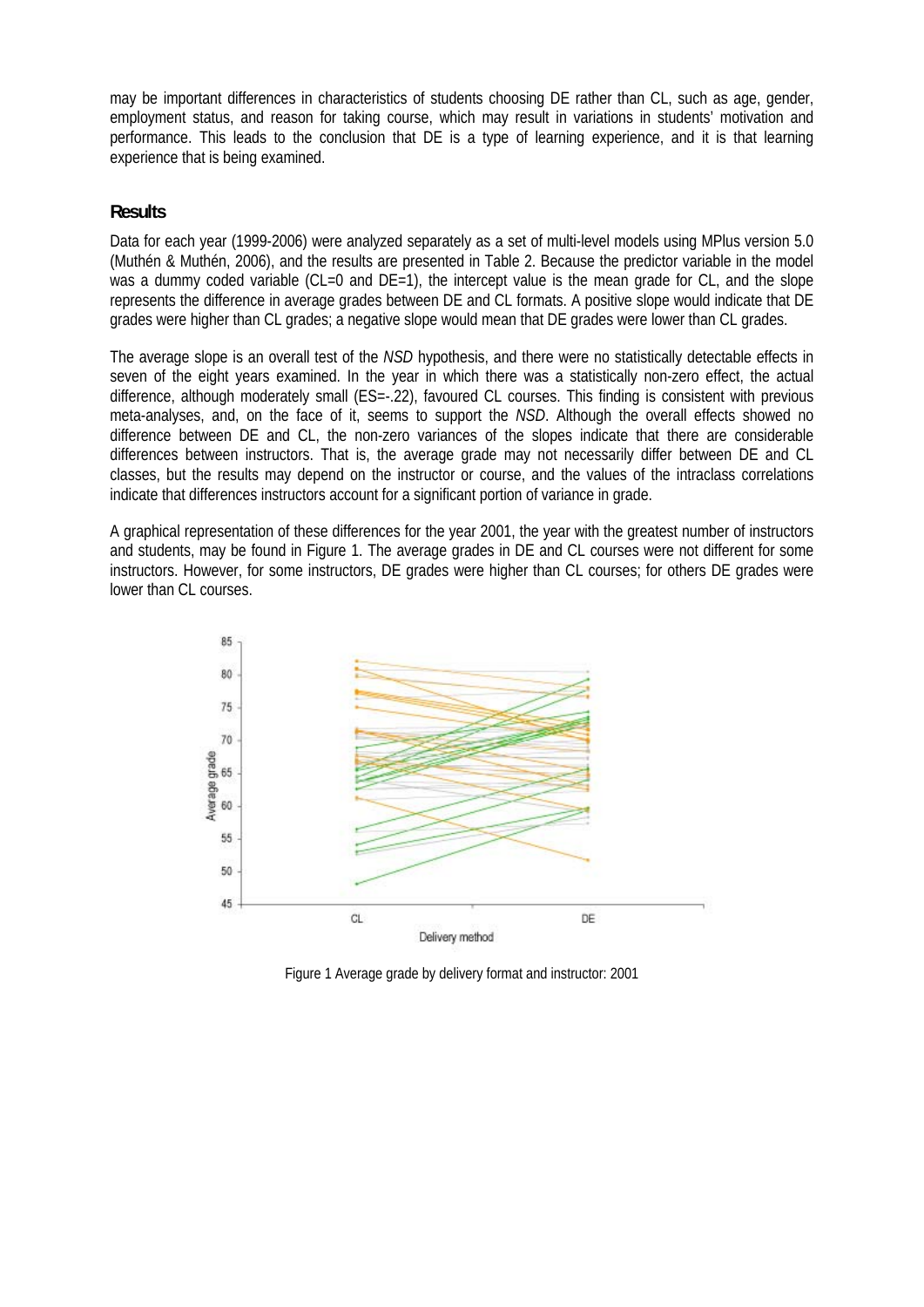|      |     | Intercept (Average CL grade) |          | Slope (DE effect) |          |
|------|-----|------------------------------|----------|-------------------|----------|
| Year |     | Mean                         | Variance | Mean              | Variance |
| 1999 | .24 | $65.99*$                     | $35.87*$ | $-.03$            | $11.03*$ |
| 2000 | .39 | $65.90*$                     | $28.20*$ | .51               | 18.59*   |
| 2001 | .34 | 66.66*                       | 43.06*   | 1.63              | 21.98*   |
| 2002 | .22 | $67.53*$                     | 28.80*   | $-.31$            | $8.19*$  |
| 2003 | .37 | 68.88*                       | $30.52*$ | .59               | $20.37*$ |
| 2004 | .49 | $69.07*$                     | $35.32*$ | $-0.85$           | $23.62*$ |
| 2005 | .20 | $67.29*$                     | 24.45*   | $-1.78*$          | 13.20    |
| 2006 | .20 | $67.73*$                     | 38.00*   | $-1.04$           | $9.72*$  |

Table 2 Results from multilevel modelling of average grades in DE and CL classes

\* denotes non-zero intercepts, slopes, and variances at p<.05. Student grades are level one units and instructors are level two units.

Similar to the modelling of course grade, differences in rates of not finishing a course were examined using a multilevel model with students' course status (finished or did not finish) and course type as level one variables nested within instructors (level two). The results, shown in Table 4, indicate some interesting points. The statistically detectable slope effects suggest that rates of not finishing a course are higher in DE than CL courses. and this appears to be fairly constant across years. It also appears that the rates of not finishing a course were fairly constant across courses, as suggested by variances in the slope that were not statistically different from zero.

Figure 2 is a graphical representation of the multilevel model results for the year 2001, the year with the largest number of instructors and students. As indicated in Table 4, the most slopes point to greater non-completion rate for students in DE than CL (a positive, non-zero average slope), and a large number of slopes appear to approximately parallel (little variation in slopes).



Figure 2 Probability of not finishing a course by delivery format and instructor: 2001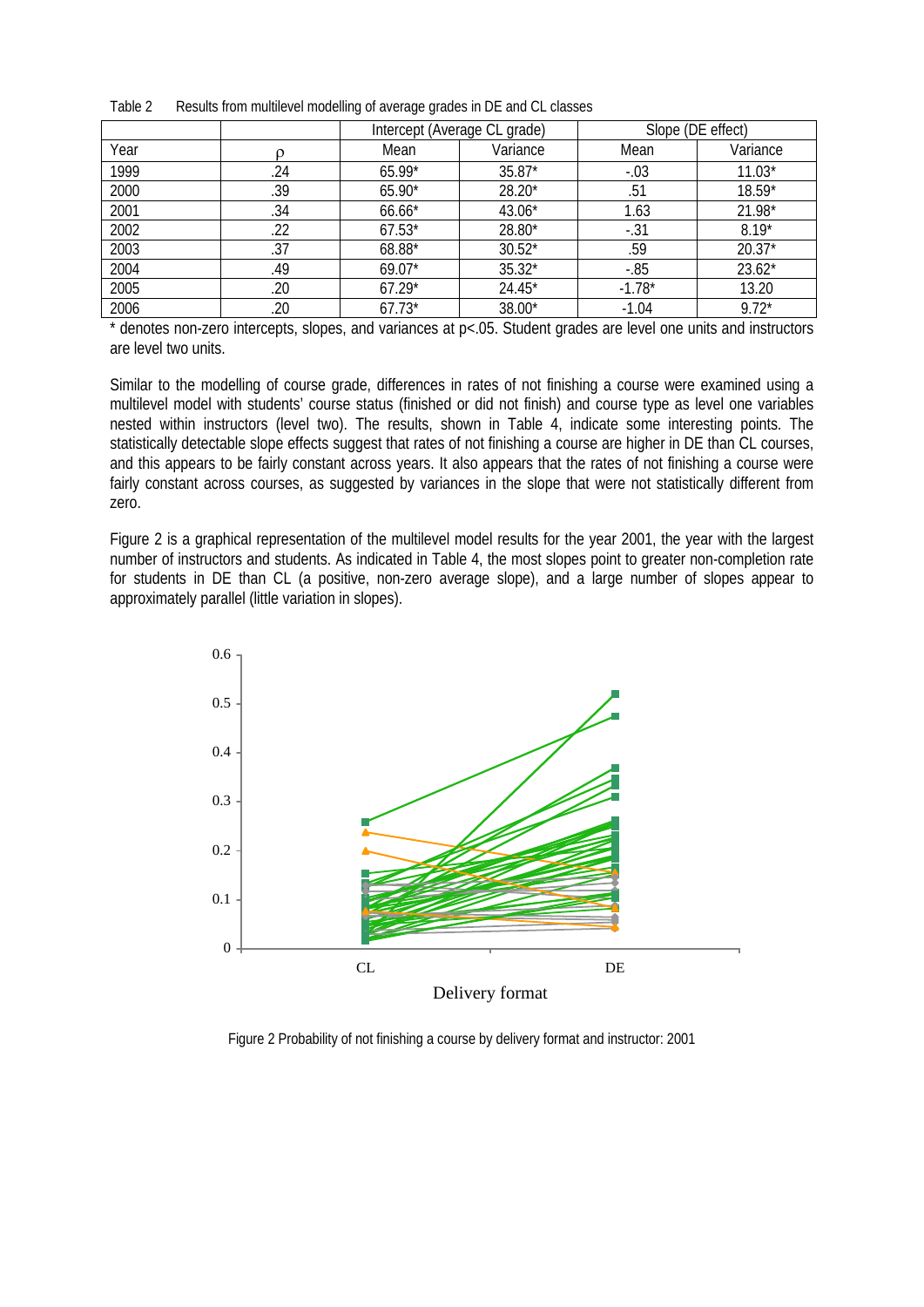|      | Intercept (CL) |          | Slope (DE effect) |                      |
|------|----------------|----------|-------------------|----------------------|
| Year | Mean           | Variance | Mean              | Variance             |
| 1999 | $2.87*$        | $.20*$   | $1.06*$           | .01                  |
| 2000 | $2.56*$        | $.25*$   | $1.01*$           | .03                  |
| 2001 | $2.68*$        | $.24*$   | $1.04*$           | .17                  |
| 2002 | $2.98*$        | $.27*$   | $1.27*$           | 1.19                 |
| 2003 | $2.97*$        | $.25*$   | $1.02*$           | .01                  |
| 2004 | $3.28*$        | $.22*$   | $.92*$            | .02                  |
| 2005 | $3.41*$        | $.16*$   | $1.18*$           | .03                  |
| 2006 | $3.42*$        | .09      | $1.11*$           | .10                  |
|      |                |          |                   | $\blacktriangleleft$ |

Table 3 Results from a multilevel model: Probability of not finishing the course by delivery format

Note: The actual probability is given by the expression P=  $\frac{1}{1-\frac{1}{2}}$  $1 + e^{(-a-b*x)}$ 

### **Discussion**

This study advances our understanding of the effectiveness of DE by scrutinizing the *NSD* hypothesis more closely. On average, there is no difference in student grades between CL and DE courses. However, the results clearly suggest that the *NSD* hypothesis cannot be taken at face value. There is substantial variation across instructors using DE and CL for course delivery and these findings are consistent with results from previous metaanalyses (Bernard et al., 2004; Cavanaugh, Gillan, Kromrey, Hess & Blomeyer, 2004; Ungerleider & Burns, 2003). While there is no difference on average, there exists considerable heterogeneity that needs to be investigated more thoroughly. What are the features of DE that can lead to effective learning? Unfortunately these data do not allow us to probe that question more deeply.

The analyses of rates of not finishing a course were more conclusive than those for grades. While the variances of slopes, representing variability in the DE effect, were not statistically different from zero, the average slopes showed a DE effect whereby students in DE exhibited higher rates of not finishing than CL students. Students in DE are much more likely than those in CL to not finish the course. Given that previous meta-analyses have suggested less student satisfaction in DE, and that students have freedom to drop and add courses, it may be the case that students' have a preference for CL. It may also be the case that the motivating factors of taking courses by DE such as complexity in time and place reduce the time available for students to be active participants in their learning and thus impact completion rates. Finally, student ability to learn independently impacts success in DE as does perhaps a perception that DE is not as demanding as CL. It may also be the case that the motivating factors of taking courses by DE such as complexity in time and place reduce the time available for students to be active participants in their learning and thus impact completion rates. Finally, students' abilities to learn independently impact success in distance learning, as might a perception that DE is not as demanding as classroom based learning.

Casual statements about the delivery formats in-and-of themselves are difficult to make because of threats to validity inherent in the study. Within any single comparison of DE and CL versions of a course there will be a number of factors that could account for any differences that might be observed (e.g., instructors, student characteristics, course requirements). While researchers may strive to achieve experimental control in their studies of DE and CL, it seems likely that such controls do not create circumstances mimicking those encountered in the field. Random selection or assignment is desirable, but is not the basis for course selection; course sections are taught by different instructors; content and pedagogy may differ between DE and CL courses. If so, the question is not about the delivery method per se, but rather, is the learning experience of students in DE comparable to that in CL. The answer from this study is that it can be, but isn't always. Subsequently, the question becomes when can DE work, and when does it not.